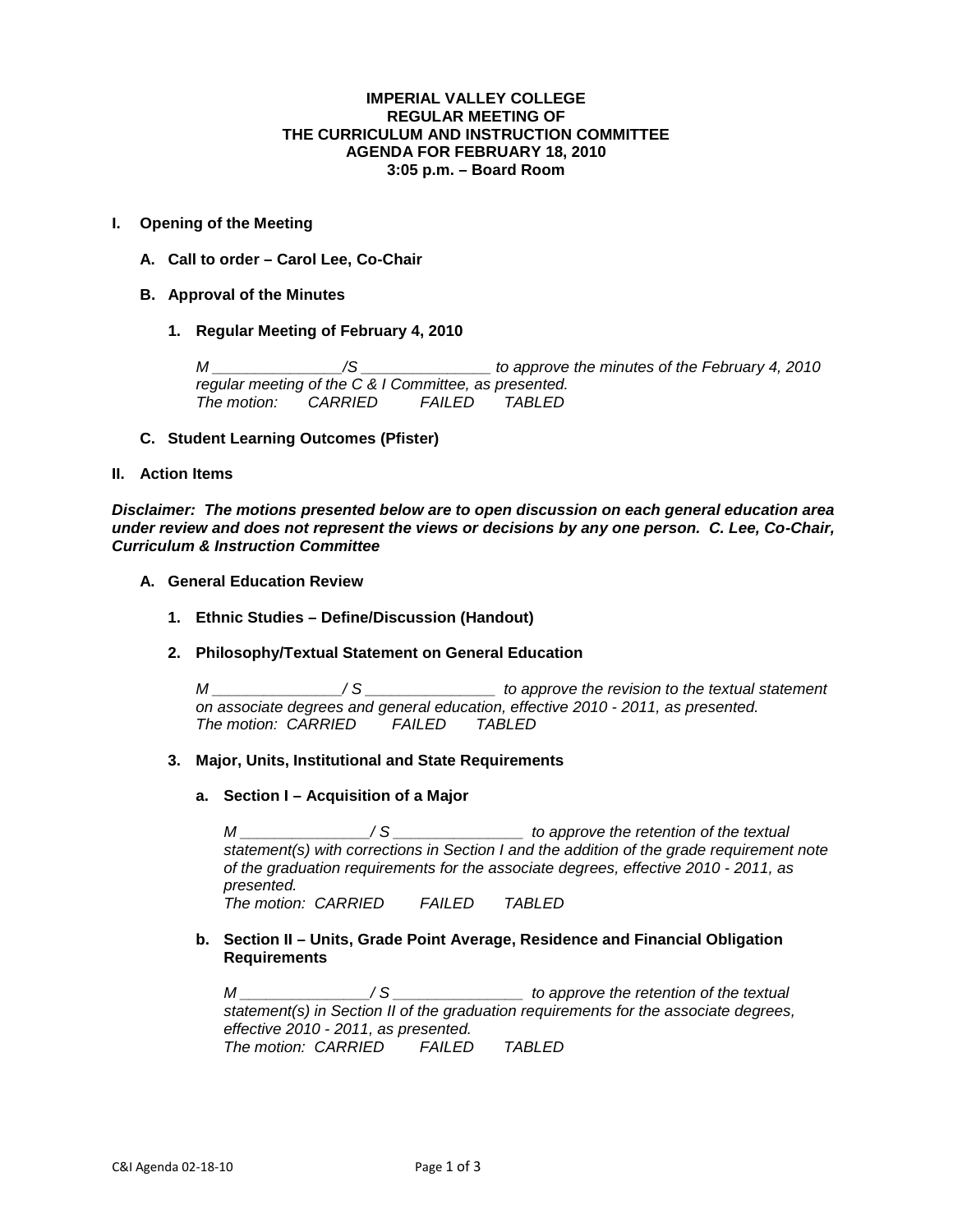## **c. Section III – Institutional Requirements**

*M \_\_\_\_\_\_\_\_\_\_\_\_\_\_\_/ S \_\_\_\_\_\_\_\_\_\_\_\_\_\_\_ to approve the retention of institutional requirements A. and D; and, the deletion of the institutional requirements B. and C. statement(s) in Section III of the graduation requirements for the associate degrees, effective 2010 - 2011, as presented. The motion: CARRIED FAILED TABLED*

### **d. Section IV – State Competency Requirements**

### **1) Mathematics Competency**

*M \_\_\_\_\_\_\_\_\_\_\_\_\_\_\_/ S \_\_\_\_\_\_\_\_\_\_\_\_\_\_\_ to approve the retention of the textual statement(s) for Mathematics Competency within Section IV of the graduation requirements for the associate degrees, effective 2010 - 2011, as presented. The motion: CARRIED FAILED TABLED*

#### *2) Reading Competency*

*M \_\_\_\_\_\_\_\_\_\_\_\_\_\_\_/ S \_\_\_\_\_\_\_\_\_\_\_\_\_\_\_ to approve the retention of the textual statement(s) for Reading Competency with the addition of "ENGL 101 with a grade of 'C' or higher" within Section IV to the statement of the graduation requirements for the associate degrees, effective 2010 - 2011, as presented. The motion: CARRIED FAILED TABLED*

## **4. General Education**

#### **a. Language and Rationality Review**

*M \_\_\_\_\_\_\_\_\_\_\_\_\_\_\_/ S \_\_\_\_\_\_\_\_\_\_\_\_\_\_\_ to approve the retention of the courses identified in Section V., A. Language and Rationality of the graduation requirements for the associate degrees as per Title 5 standards, effective 2010 - 2011, as presented. The motion: CARRIED FAILED TABLED*

#### **b. Natural Sciences Review**

*M \_\_\_\_\_\_\_\_\_\_\_\_\_\_\_/ S \_\_\_\_\_\_\_\_\_\_\_\_\_\_\_ to approve the retention of the courses identified in Section V., B. Natural Sciences of the graduation requirements for the associate degrees as per Title 5 standards, effective 2010 - 2011, as presented. The motion: CARRIED FAILED TABLED*

# **c. Humanities Review**

*M \_\_\_\_\_\_\_\_\_\_\_\_\_\_\_/ S \_\_\_\_\_\_\_\_\_\_\_\_\_\_\_ to approve the retention, addition and deletion of the courses identified in Section V., C. Humanities of the graduation requirements for the associate degrees as per Title 5 standards, effective 2010 - 2011, as presented.*

*The motion: CARRIED FAILED TABLED*

#### **d. Social and Behavioral Sciences Review**

*M \_\_\_\_\_\_\_\_\_\_\_\_\_\_\_/ S \_\_\_\_\_\_\_\_\_\_\_\_\_\_\_ to approve the retention, addition and deletion of the courses identified in Section V., D. Social and Behavioral Sciences of the graduation requirements for the associate degrees as per Title 5 standards, effective 2010 - 2011, as presented. The motion: CARRIED FAILED TABLED*